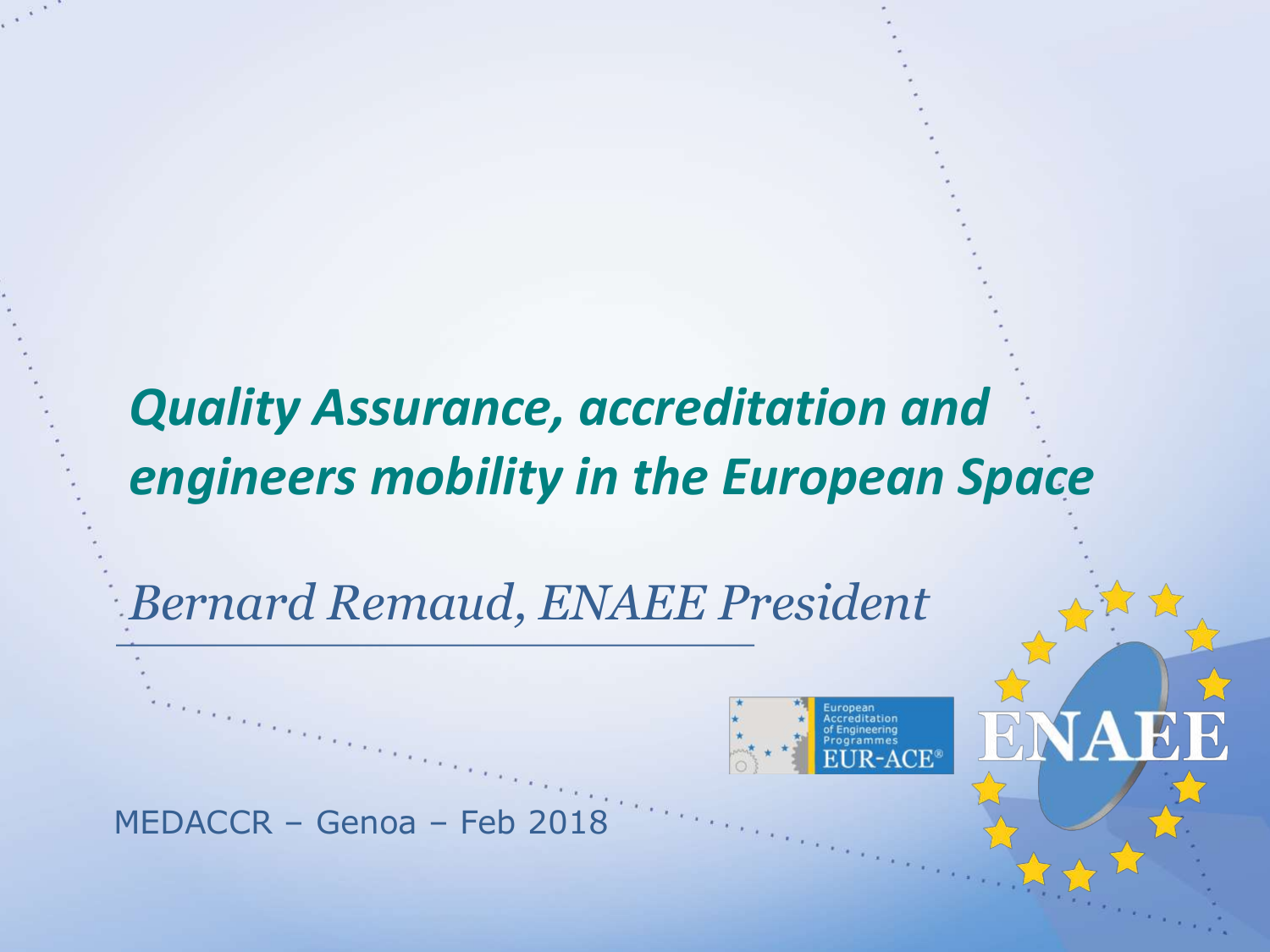

**European Network for the Accreditation of Engineering Education**

**The European Network for the Accreditation of Engineering Education (ENAEE) awarding the EUR-ACE® label (2017- 15 authorized agencies – 2800 labelled programmes)**

2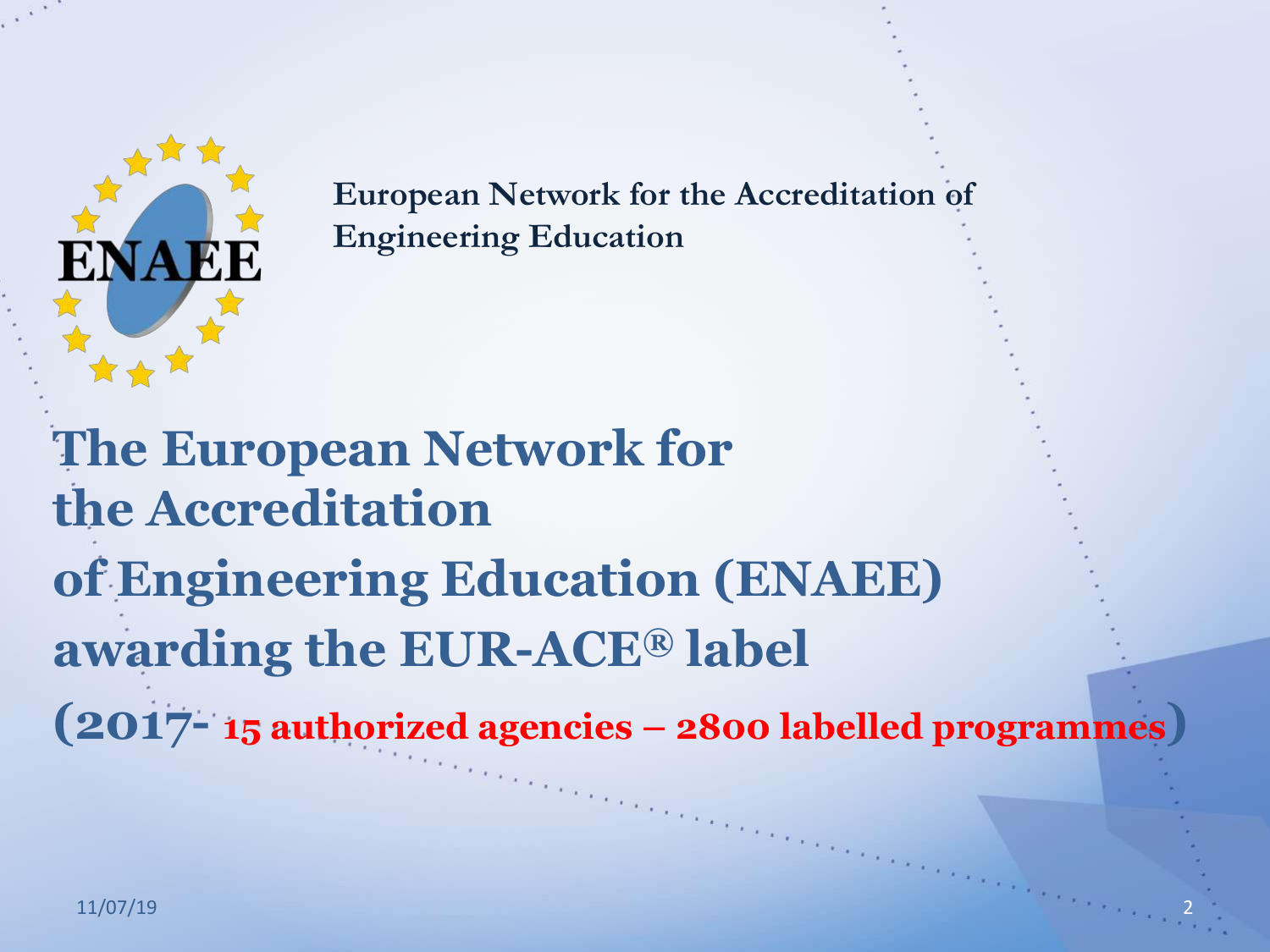## Frameworks for engineers

- Engineers activities have a strong impact on society and economy; they engage their responsibility, like medical doctors, nurses, architects…
- Need to secure the engineering education as an *entry route to the engineering profession (pre*professional accreditation)

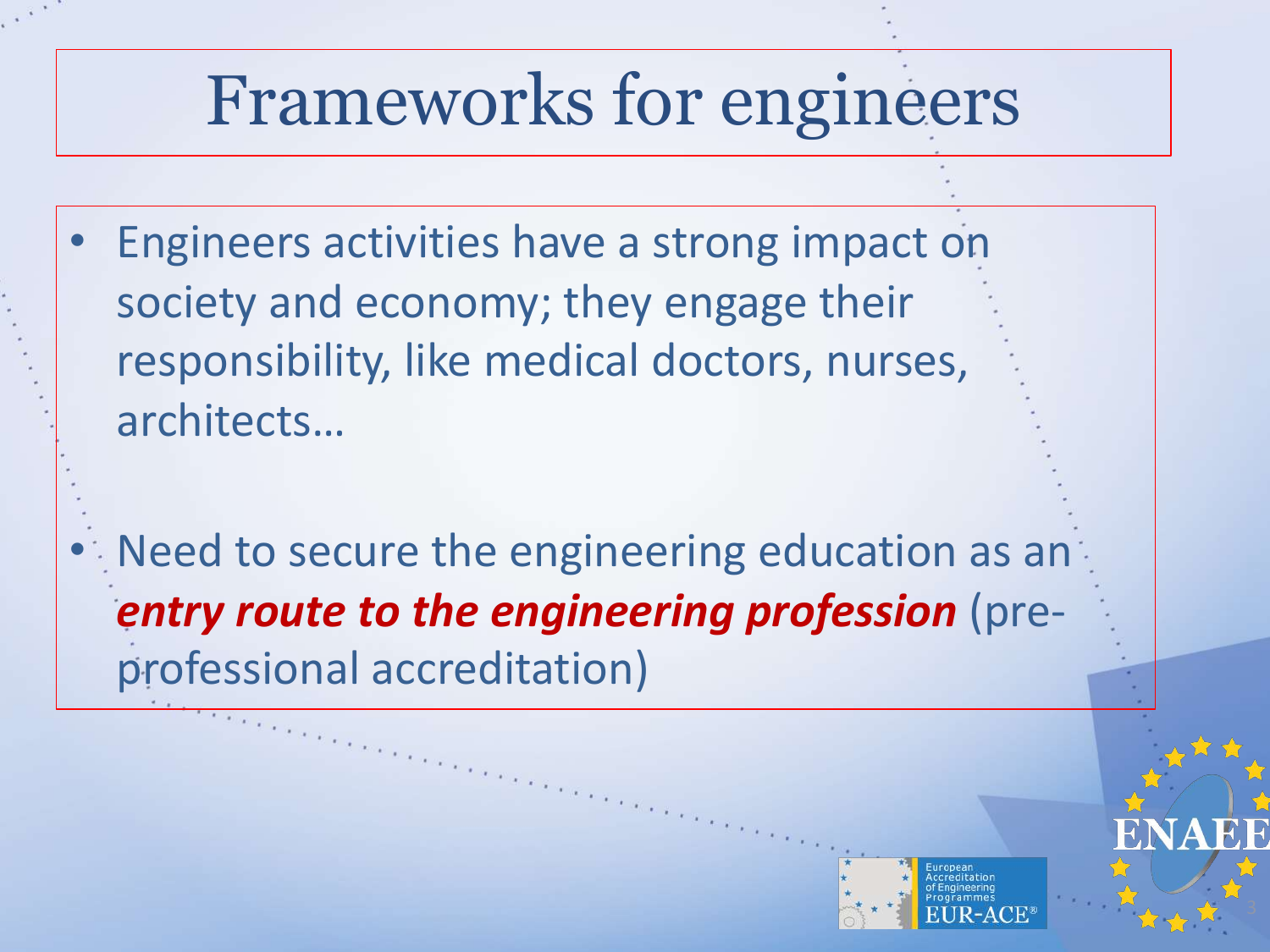# A worldwide trend

- What an engineering graduate is supposed to know and be able to do,
	- $\checkmark$  Programme outcomes/graduate attributes
- Requirements and goals for the educational system to provide engineering graduates with the expected outcomes,
	- $\checkmark$  Quality Assurance for the
		- programme providers and for the accreditation agencies

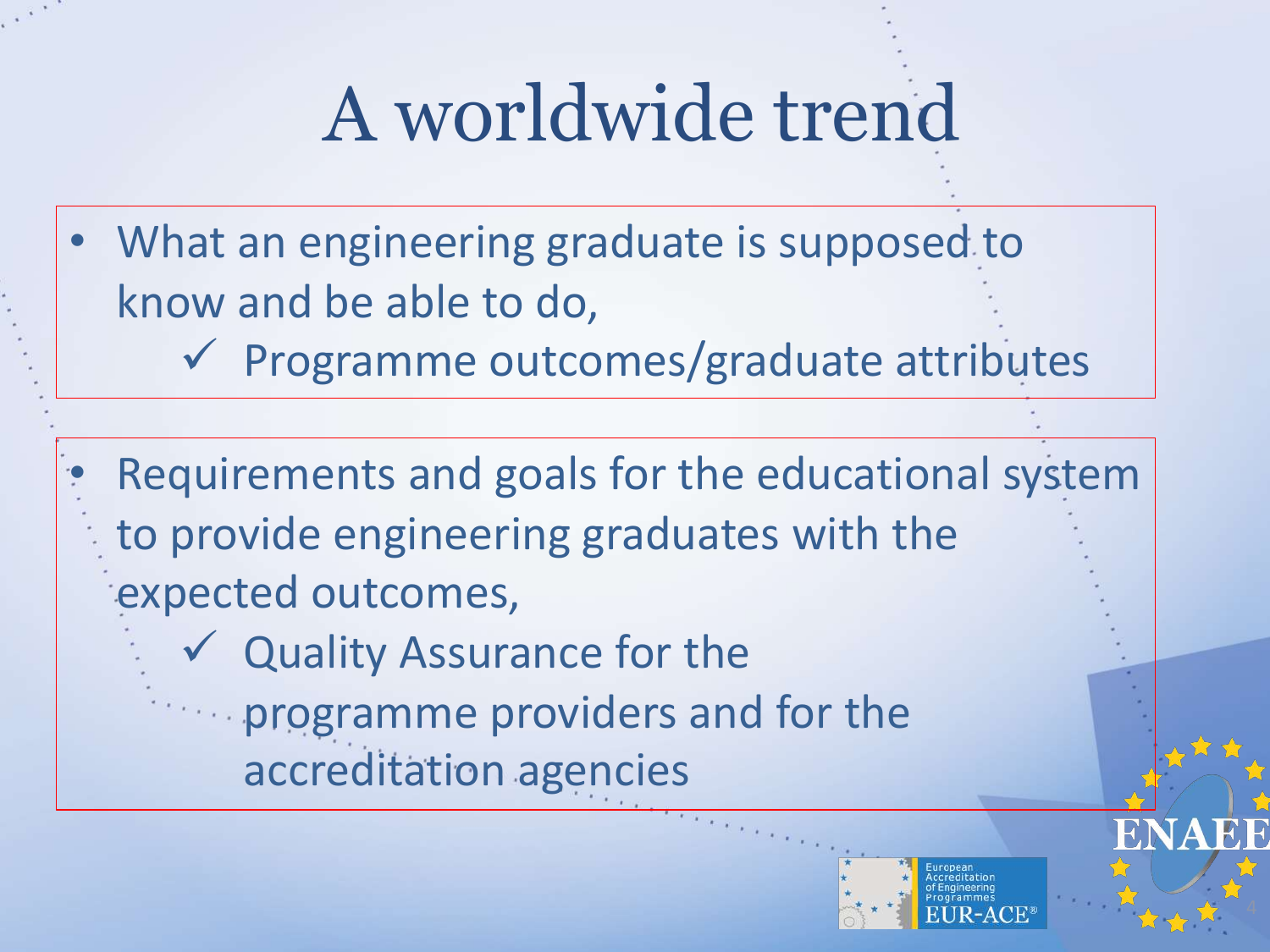## 2 global frameworks for engineering education

International Engineering Alliance

- Washington accord (1989-Engineers)
- Sydney accord (2001- Technologists)
- Dublin accord (2002- Technicians)

*« Best practice in accreditation of engineering programmes » 2015*

*Learning outcomes/Graduate attributes*

The European Network for accreditation of engineering education (2006-ENAEE) EUR-ACE*®* accord (2014):

- EUR-ACE Label (Bachelor)
- EUR-ACE Label (Master)





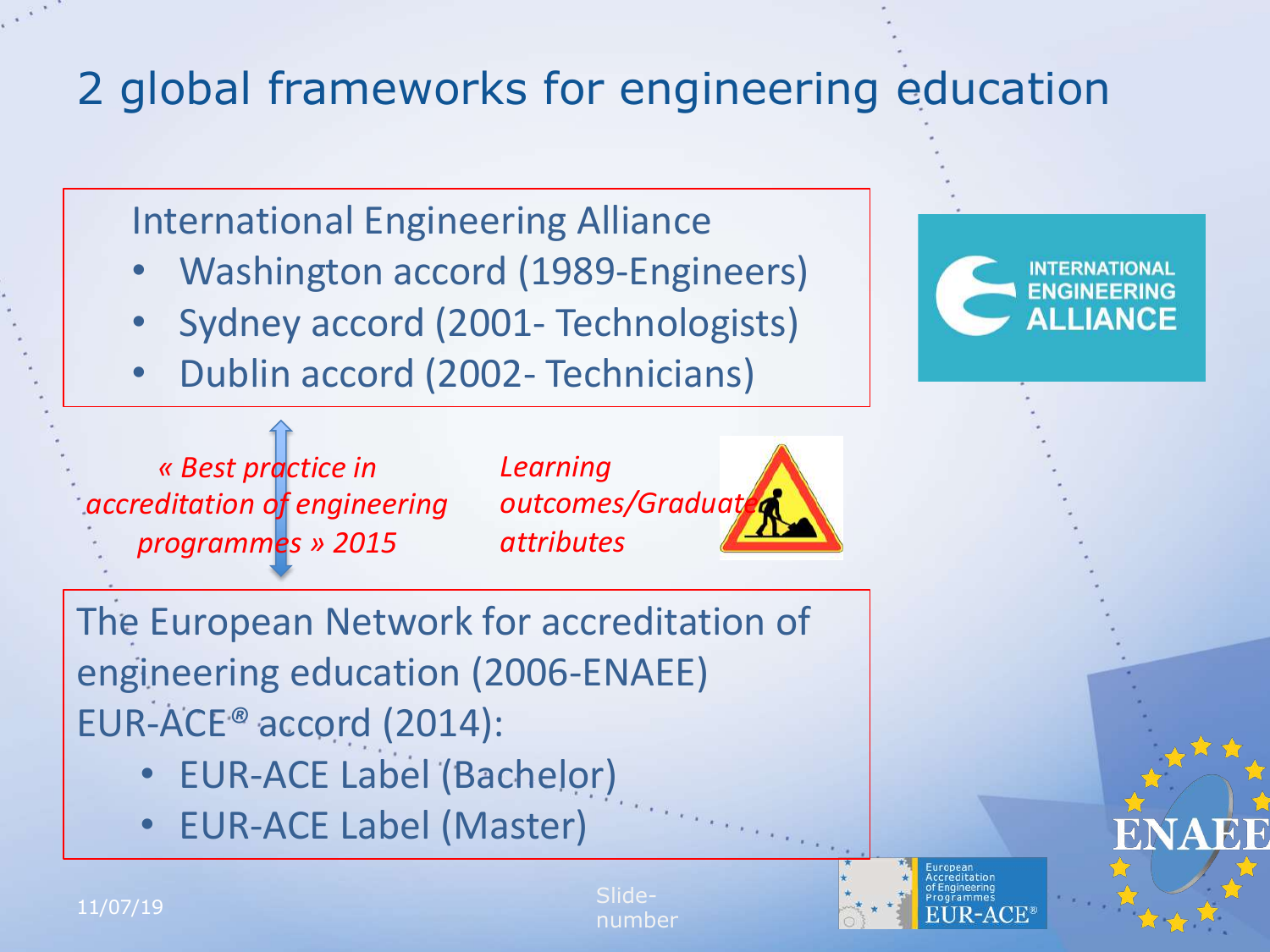## European education frameworks for engineers

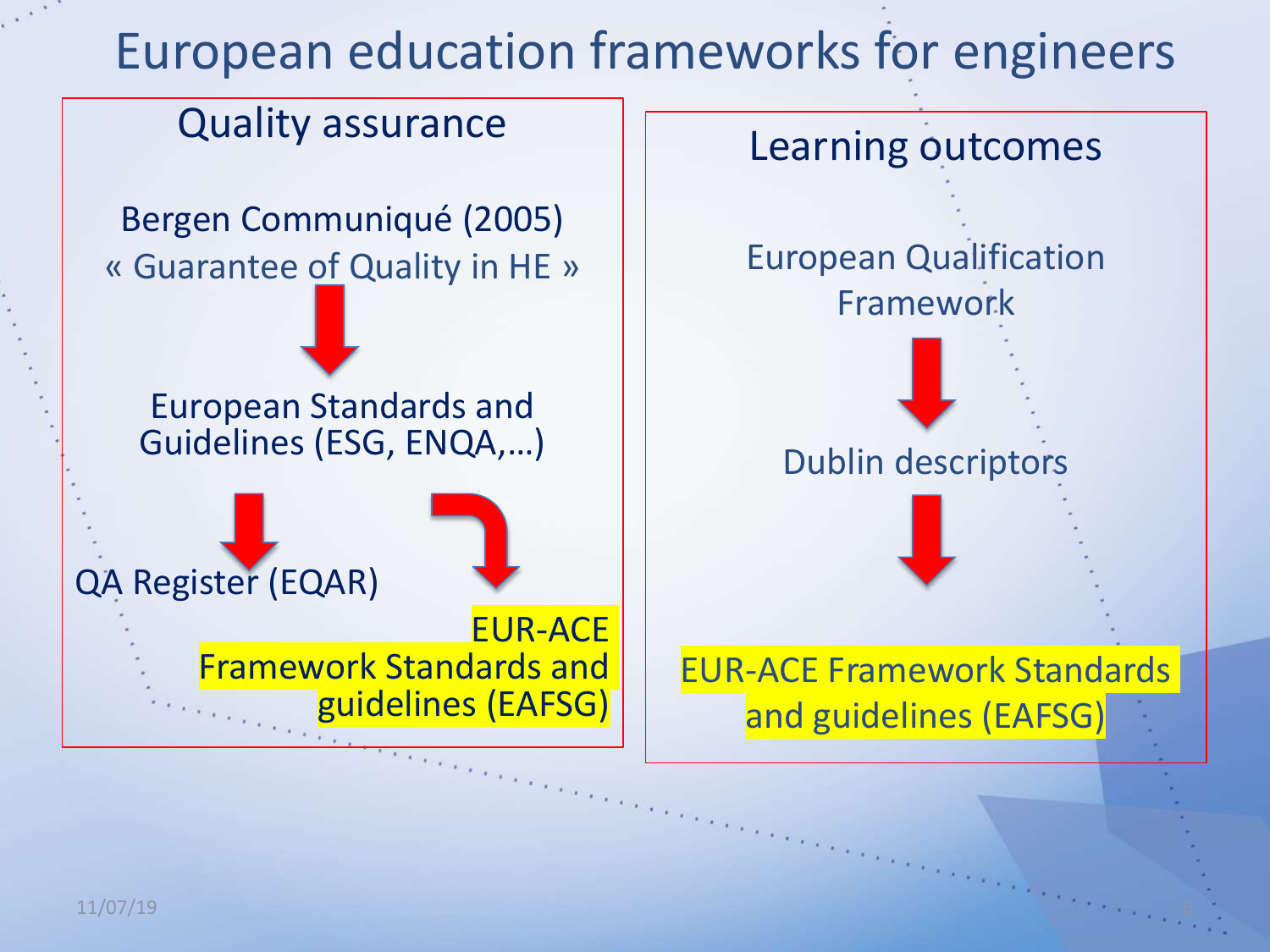## The 2 pillars of ENAEE « wisdom »

### Quality assurance

#### Assessment of the processes and procedures:

- Programme aims
- Teaching and learning procedures resources
- Students (from admission to graduation)
- Internal quality assurance

### Compliant with the

- ESG -European standards and guidelines for Quality Assurance in the EHEA-
- « Best practice in engineering programme accreditation » (IEA/ENAEE)

Programme outcomes What an engineering degree must enable a graduate to demonstrate 8 domains for the knowledge, understanding, skills and abilities

- Knowledge and Understanding;
- Engineering Analysis;
- Engineering Design;
- Investigations;
- Engineering Practice;
- Making Judgement Skills;
- Communication and Teamworking Skills;
- Learning Skills

The equivalences of the EUR-ACE and IEA systems is still an issue.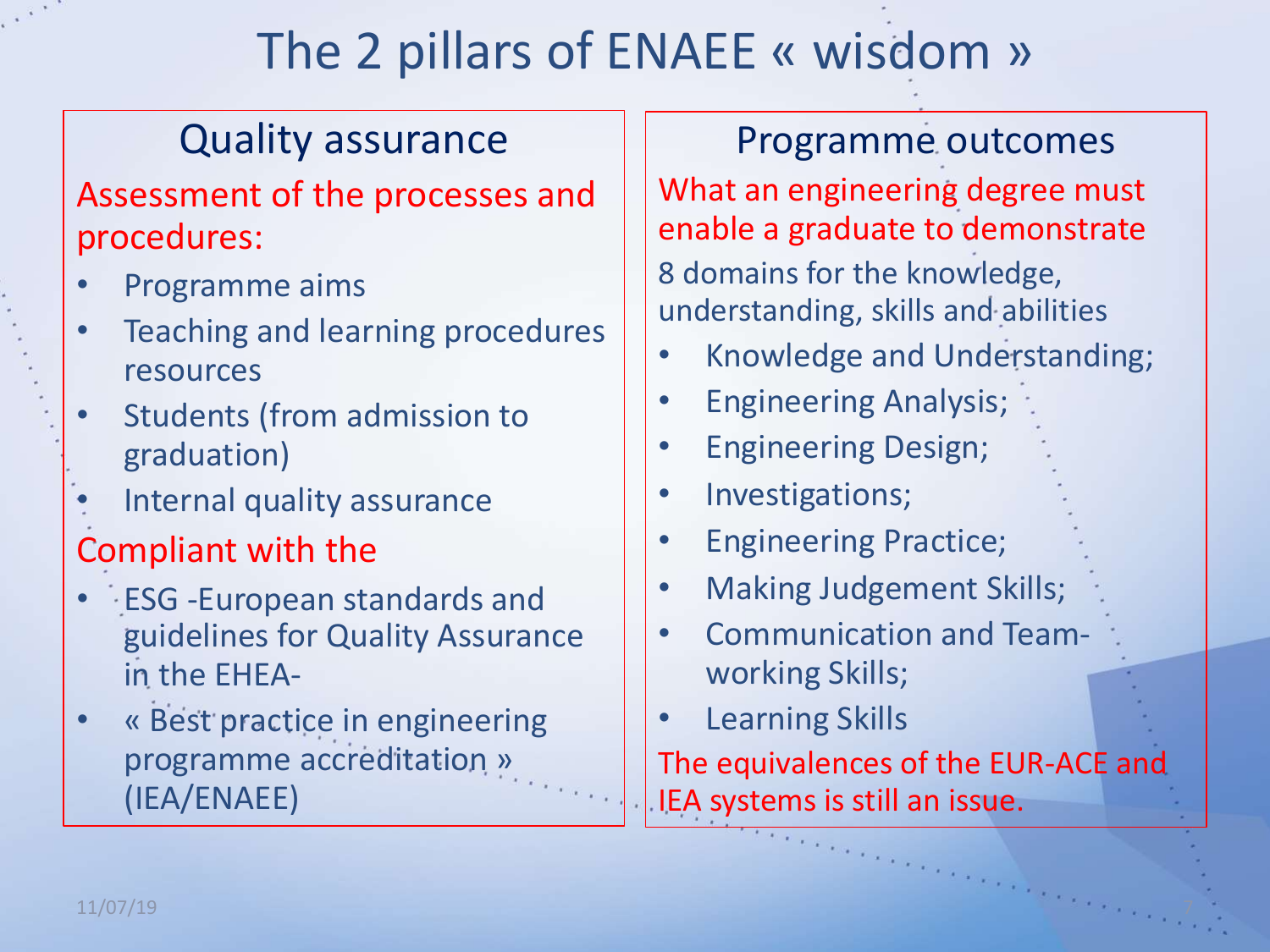ENAEE authorizes accreditation agencies to award the EUR-ACE® Label to engineering degree programmes they accredit, at Bachelor and Master degree level.





## **Accreditation Agencies**

**Bachelor & Master Engineering Degree Programmes**



11/07/19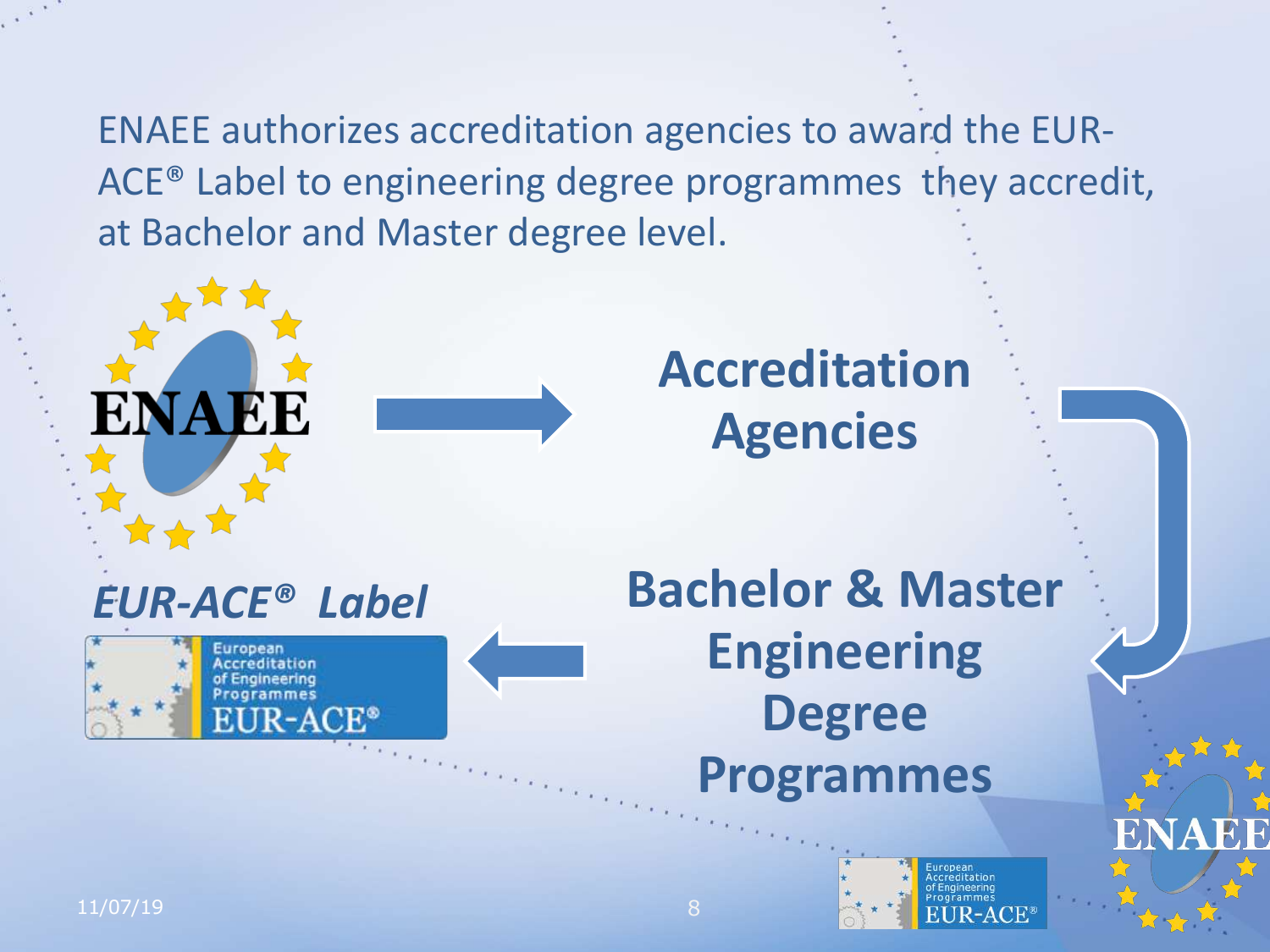## The 10<sup>th</sup> anniversary e-book

http://www.enaee.eu/wp-assetsenaee/uploads/2012/01/ENAEE-10th-Anniversary-E-Book-single-page.pdf

> **The ENAEE** 10th **Anniversary Book**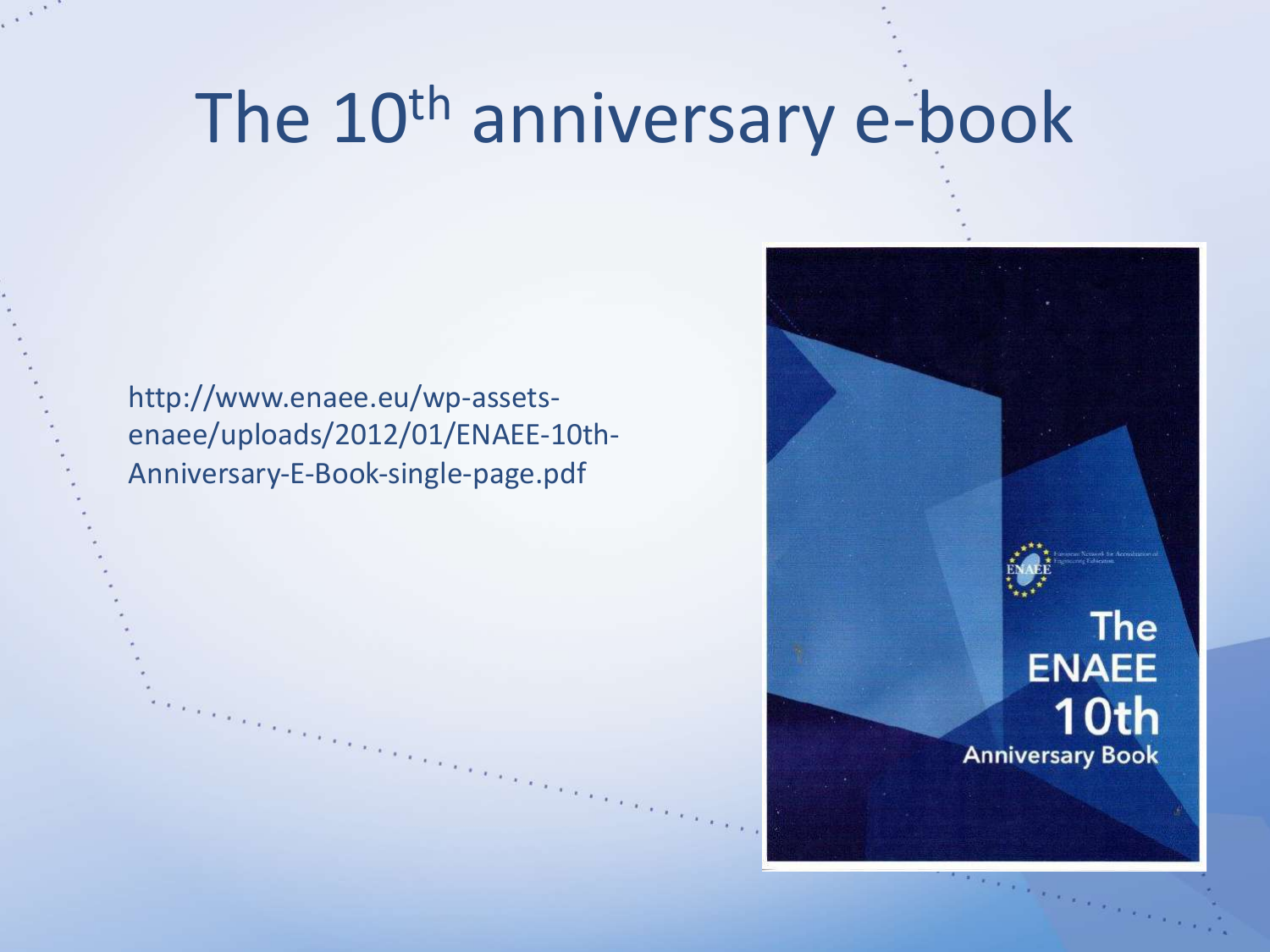### The EUR-ACE database

|                                                                      |  | The web-start-page.com x VI Accedi a Hotmail con Oli x VI M Re: Skype tomorrow mci x VI ENAEE - European Netwi x VI Co Welcome to the ENAEE L x |  |  |
|----------------------------------------------------------------------|--|-------------------------------------------------------------------------------------------------------------------------------------------------|--|--|
| $\epsilon \rightarrow C \ \hat{\Omega}$   0 eurace.enaee.eu/node/163 |  |                                                                                                                                                 |  |  |
| Applications G Google M Boite de réception -                         |  |                                                                                                                                                 |  |  |

"manutacturing"). Then apply "Filter". Clicking on a programme name will provide further details on the programme and the awarding HEI.

| <b>Accreditation</b><br>agency | <b>HEI name</b>                                                                        | Programme name                                        | <b>Degree</b><br>title | <b>Degree</b><br>type    | <b>Accreditation</b><br>period    | <b>Country</b> | City<br>(local) |
|--------------------------------|----------------------------------------------------------------------------------------|-------------------------------------------------------|------------------------|--------------------------|-----------------------------------|----------------|-----------------|
| CTI                            | Higher Education Institution Ecole<br>supérieure privée d'ingénieurs en<br>technologie | Engineering master degree in Computer<br>sciences     |                        |                          | 01/09/2014<br>until<br>31/08/2017 | Tunisia        | <b>ARIANA</b>   |
| CTI                            | Higher Education Institution Ecole<br>supérieure privée d'ingénieurs en<br>technologie | Engineering master degree in<br>Telecommunications    |                        |                          | 01/09/2014<br>until<br>31/08/2017 | Tunisia        | <b>ARIANA</b>   |
| CTI                            | Higher Education Institution Ecole<br>supérieure privée d'ingénieurs en<br>technologie | Engineering master degree in<br>Telecommunications    |                        |                          | 01/09/2014<br>until<br>31/08/2017 | Tunisia        | <b>ARIANA</b>   |
| CTI                            | Higher Education Institution Ecole<br>nationale d'ingénieurs de Tunis                  | Engineering master degree in<br>Telecommunications    |                        | <b>SCD</b><br>integrated | 01/09/2017<br>until<br>31/08/2023 | Tunisia        | <b>TUNIS</b>    |
| CTI                            | Higher Education Institution École<br>nationale d'ingénieurs de Tunis                  | Engineering master degree in Civil<br>engineering     |                        | SCD<br>integrated        | 01/09/2017<br>until<br>31/08/2023 | Tunisia        | <b>TUNIS</b>    |
| CTI                            | <b>Higher Education Institution</b> Ecole<br>nationale d'ingénieurs de Tunis           | Engineering master degree in Advanced<br>technologies |                        | <b>SCD</b><br>integrated | 01/09/2017<br>until<br>31/08/2023 | Tunisia        | <b>TUNIS</b>    |
| CTI                            | Higher Education Institution Ecole<br>nationale d'ingénieurs de Tunis                  | Engineering master degree in Computer<br>science      |                        | <b>SCD</b><br>integrated | 01/09/2017<br>until<br>21/08/2022 | Tunisia        | <b>TUNIS</b>    |

10:06

16/02/2018

 $\Box$ ) FRA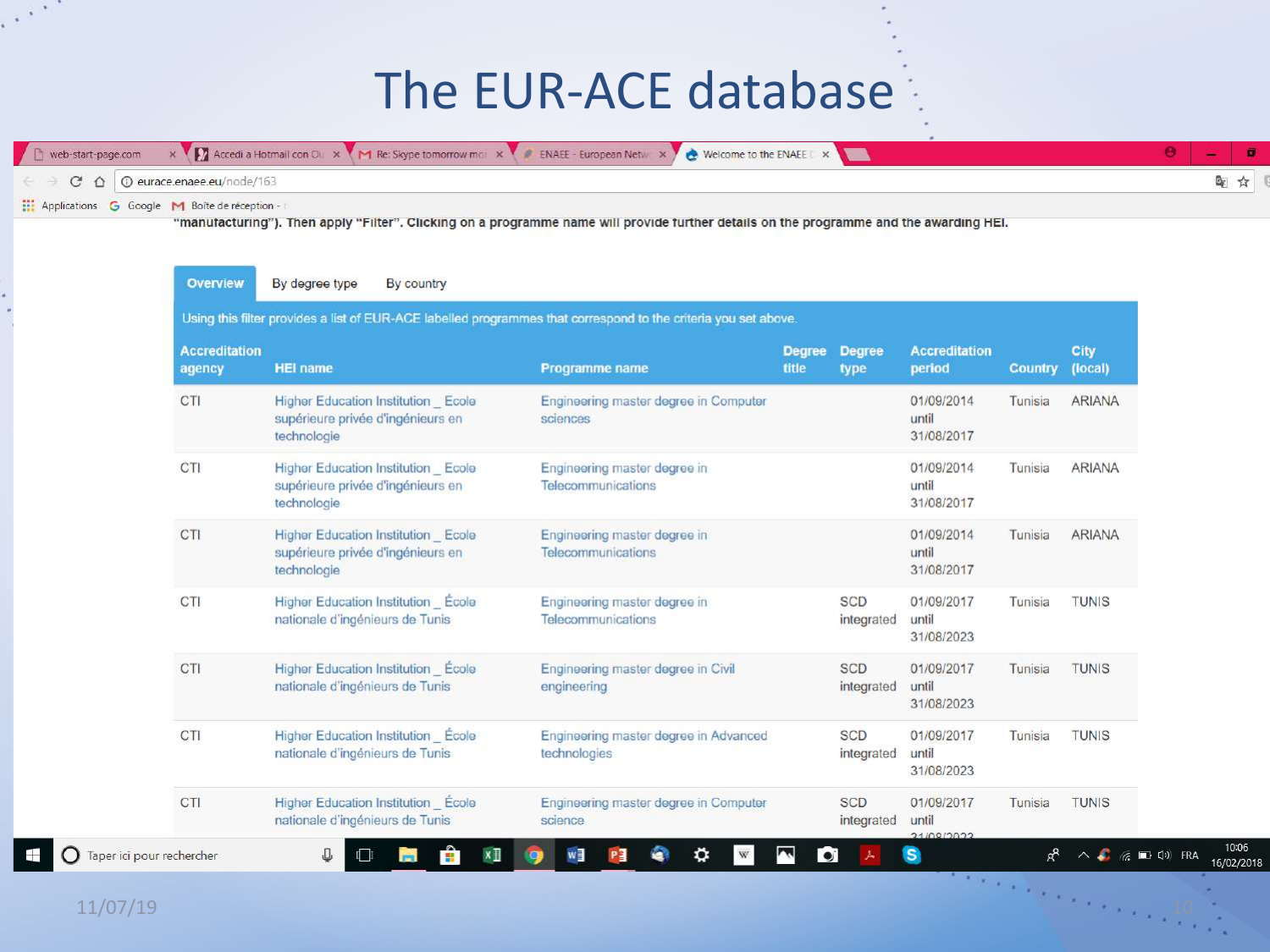## EUR-ACE in French

| web-start-page.com                                      | x / 2 Accedia Hotmail con Oli x / M Re: Skype tomorrow moli x / 3 cti-brochureEURACE-coli x |                                                                                                                                                                                                                                                                                                                                   |   | e                                                                                         |
|---------------------------------------------------------|---------------------------------------------------------------------------------------------|-----------------------------------------------------------------------------------------------------------------------------------------------------------------------------------------------------------------------------------------------------------------------------------------------------------------------------------|---|-------------------------------------------------------------------------------------------|
| $\mathcal{C}$<br>$\Omega$<br>$\leftarrow$ $\rightarrow$ | © www.enaee.eu/wp-assets-enaee/uploads/2012/02/170215-French-version-EAFSG.pdf              |                                                                                                                                                                                                                                                                                                                                   |   | $\rm \vec{r}$<br>G                                                                        |
| Applications G Google M Bolte de réception -            |                                                                                             |                                                                                                                                                                                                                                                                                                                                   |   |                                                                                           |
|                                                         | swiss agency of<br>accreditation and<br>quality assurance                                   | des titres d'ingenieur                                                                                                                                                                                                                                                                                                            |   |                                                                                           |
|                                                         |                                                                                             | Références et lignes directrices<br>du label EUR-ACE®                                                                                                                                                                                                                                                                             |   |                                                                                           |
|                                                         | l'enseignement supérieur.                                                                   | VERSION DU 31 MARS 2015<br>Traduction proposée par l'AAQ et la Cti, au sein du réseau francophone des agences qualité pour<br>Cette version a pour objectif de faciliter l'appropriation des références et lignes directrices par<br>les pays francophones mais ne remplace en aucun cas la version originale rédigée en anglais, |   |                                                                                           |
| $\bigcirc$ Taper ici pour rechercher<br>æ               | qui seule fait foi.<br>$\mathbb Q$<br>$\Box$<br><b>Section</b><br><b>PR</b>                 | $\blacksquare$<br>w∃<br>☆<br>$\bullet$<br>$\mathbf{W}$<br>門                                                                                                                                                                                                                                                                       | G | 10:13<br>$R^R \times L^2 \otimes \blacksquare \oplus \blacksquare$ FRA<br>Q<br>16/02/2018 |
| 11/07/19                                                |                                                                                             |                                                                                                                                                                                                                                                                                                                                   |   |                                                                                           |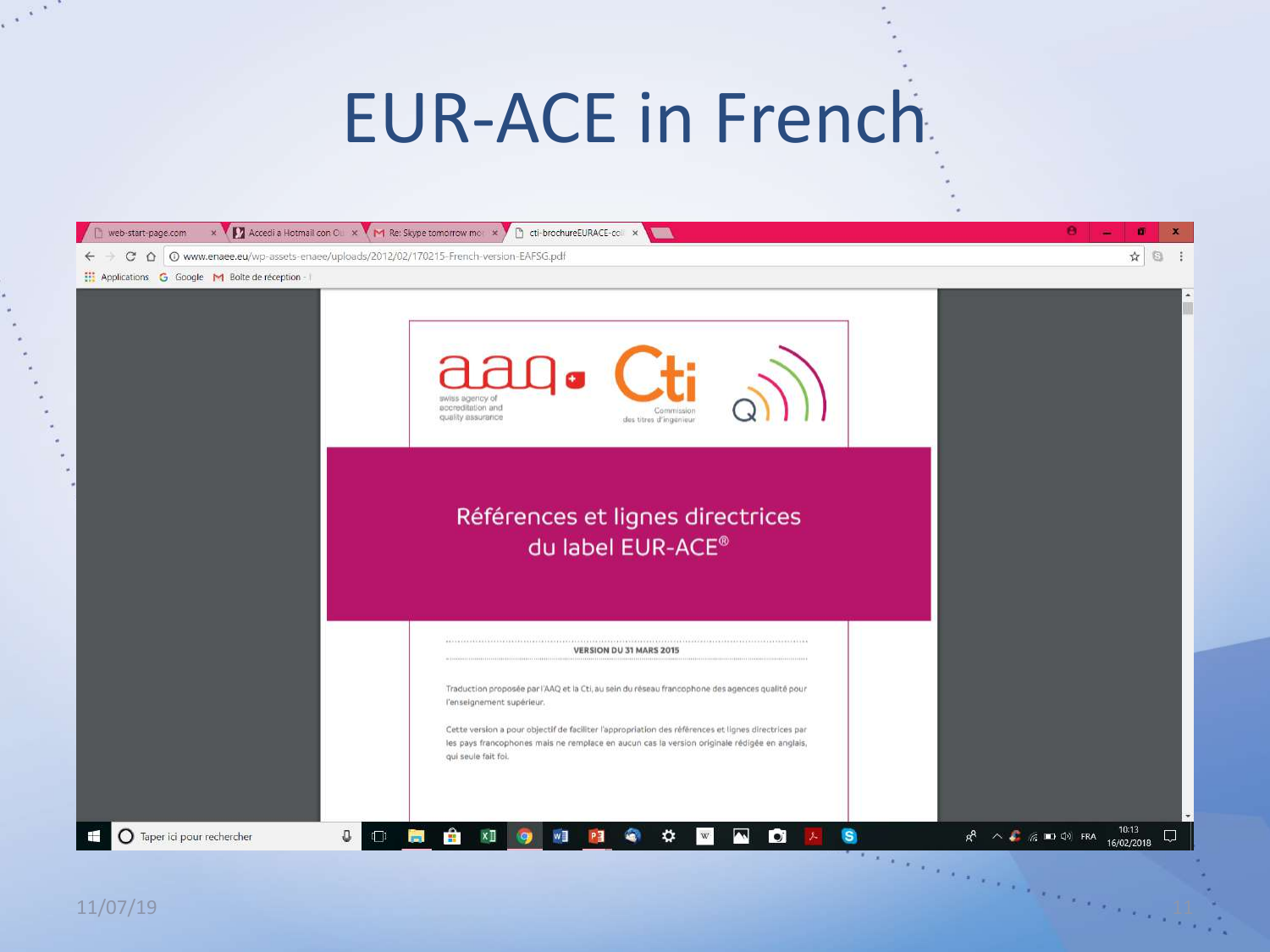### EUR-ACE® labels granted

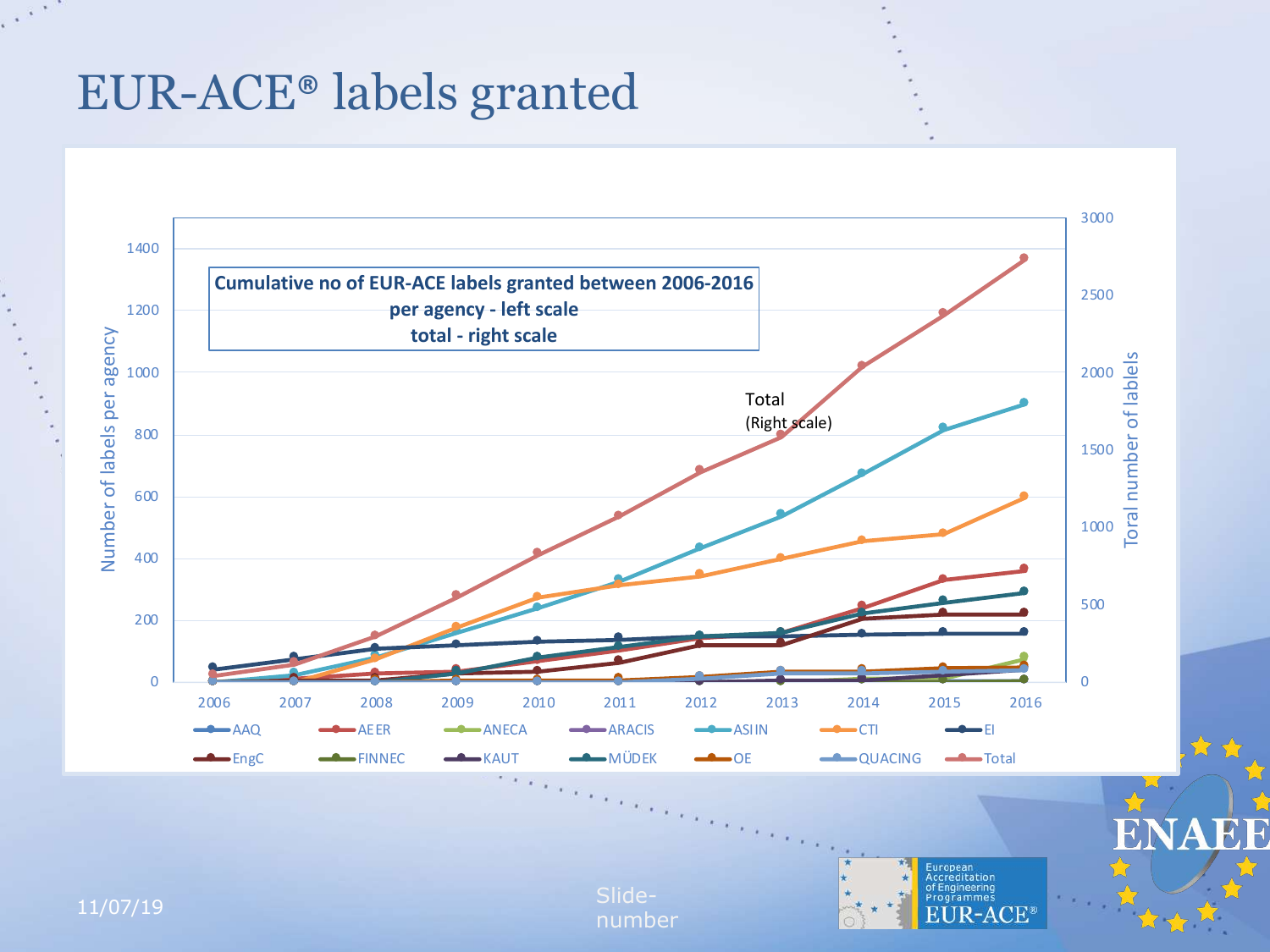### Authorized agencies (Nov 2017)



number



**NAEE** 

R,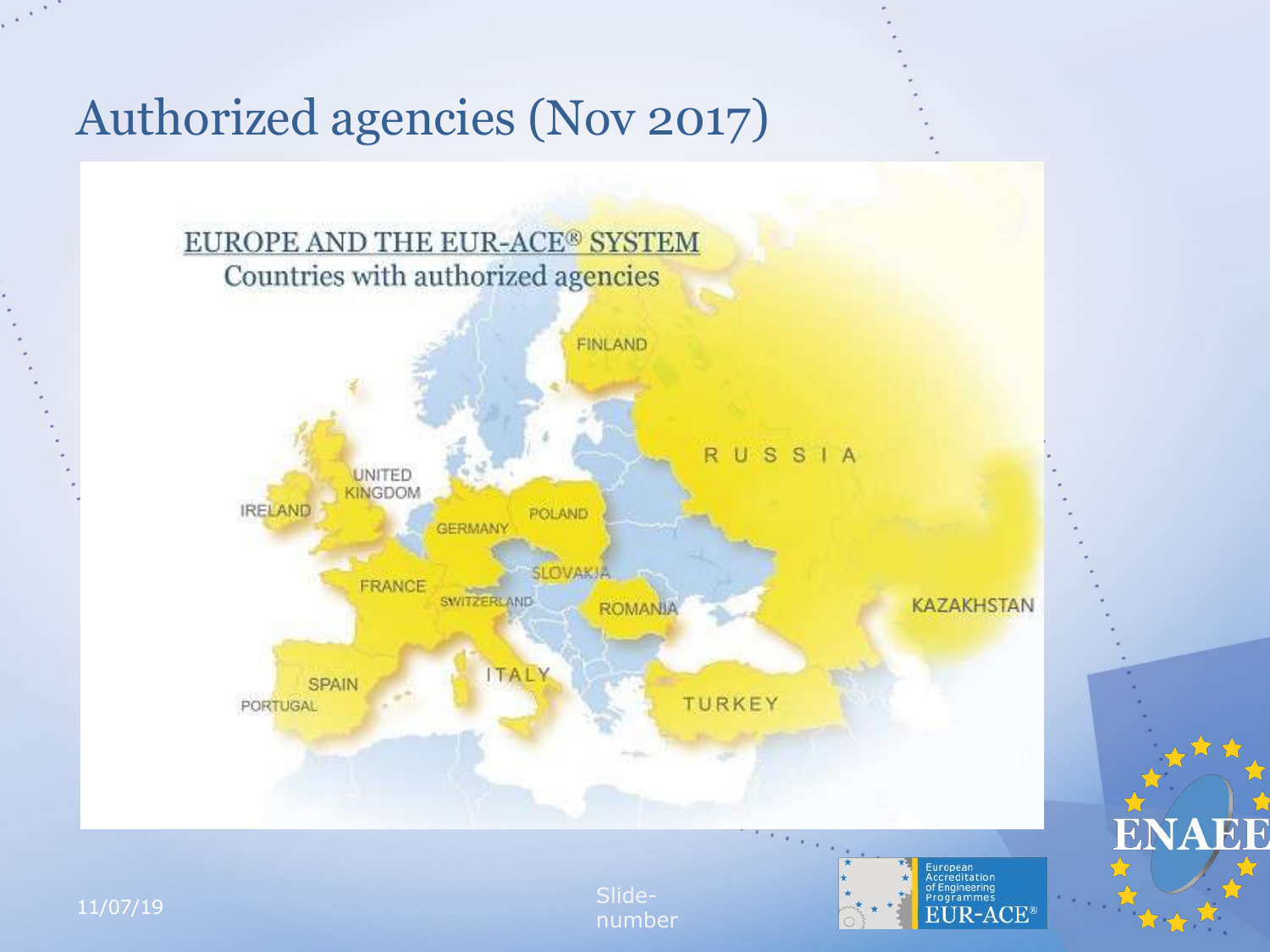#### Global vision of the engineer professional trajectory

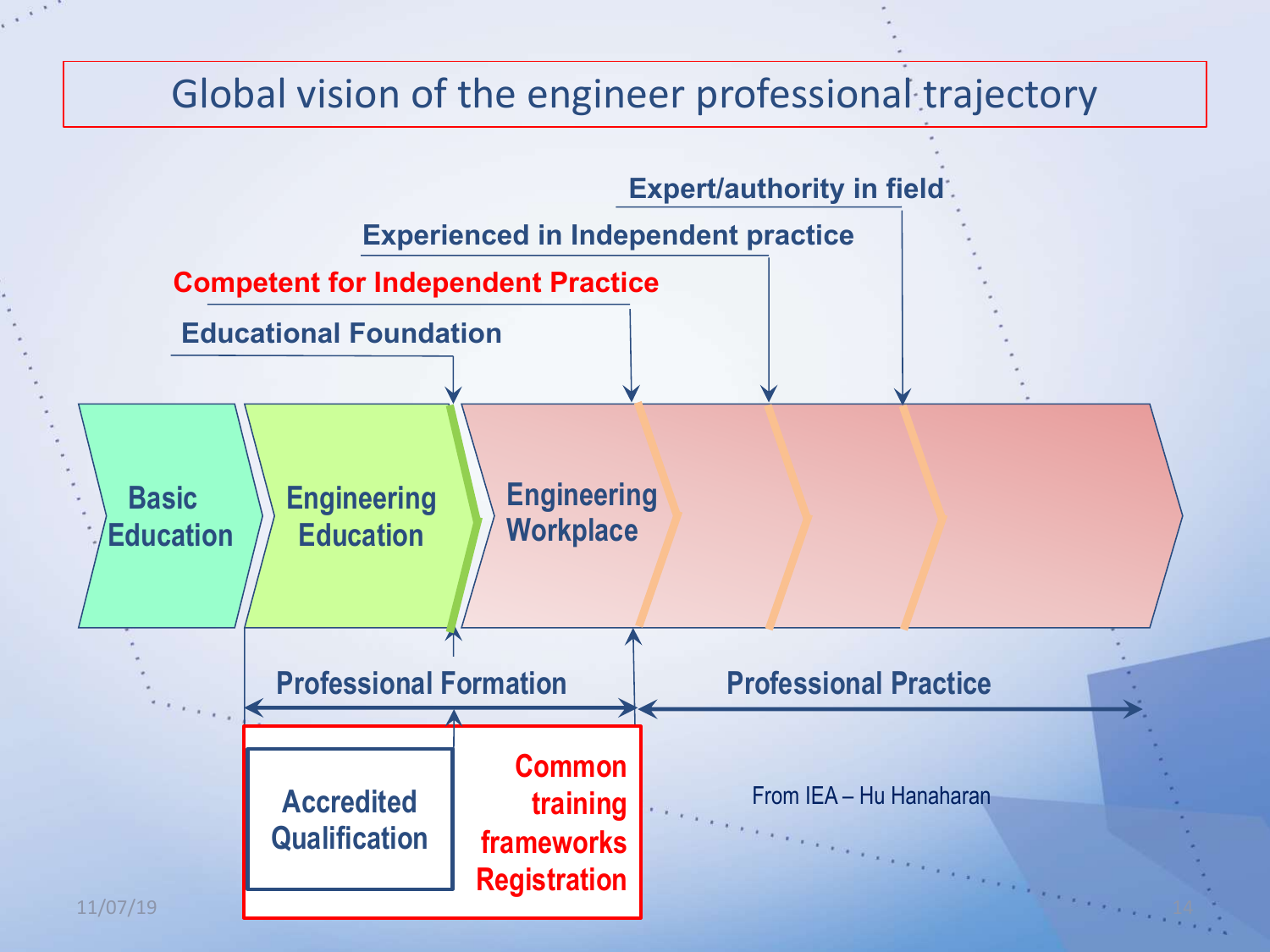### EUR-ACE® Accord

On 19th November 2014, the 13 (15, in 2017) authorised agencies signed a Mutual Recognition Agreement whereby they accept each other's accreditation decisions in respect of Bachelor and Master of Engineering degree programmes which they accredit.

| l'arregers Kermak for Secratische et-<br>Fingingering Edmonton                                                                                                                                                                                                                                                                               | Austinian by Fightering Education in Basis (MED)-                                                                                               | Same in tokel's finds safarred agree |
|----------------------------------------------------------------------------------------------------------------------------------------------------------------------------------------------------------------------------------------------------------------------------------------------------------------------------------------------|-------------------------------------------------------------------------------------------------------------------------------------------------|--------------------------------------|
| MUTUAL ROCOGNITION OF FUR ACT.*<br>LABITIED ENGINEERING DEGRET PROGRAMMES.                                                                                                                                                                                                                                                                   | Hannah Agray for Quality Americans.<br>and flamateaster of States (NS BEA), in comment our<br>cell EE - bookes A la ligogeria di Espain-        |                                      |
| $10.846$ er.<br>Viena response of FIR ACP Global represented destroyment and provides authorized to \$200.00<br>weeded U.S.ACC has foremore accommodating and started and COACL for experience<br>minimum telephone in a great management that distribution "DE-E24 advance on your con-                                                     | The fluxuation Agency for Cluster Assumers<br>is Heart Blassies (ARAUDE)                                                                        |                                      |
| mar de \$135.6000 Sympack frankeds equivariant as durantes. Industrial Mattelland,<br>AT subjects annual decrease sign rate.                                                                                                                                                                                                                 | Shands Vendidaeramour.<br>ra-Saulingaugi die Ingeniewe etateristimi,<br>in Islamatical Grassies shakes and in-<br>Halkowski, W. (ASEN), Granner |                                      |
| (f). North information and probes, an aduct and countries all agreem and otred to revisit the<br>EURNEEN Markets comparable.                                                                                                                                                                                                                 | Censiolen da Faix (ThyDrian (UTE) Parison                                                                                                       |                                      |
| 81 EURACE" kickel resonance ac desired to satisfy the LUKACE" (supersed) bundaris,<br>Theodoro ha recontor chairman at Ly and a thoreal egricy are umptible New the price<br>or very of accuracy the DUR-ACITY. Fractioneds to activitation on all are booked signation. In poperty<br>of mail ambig clears anyons are established second to | Lighters broad                                                                                                                                  | Buen                                 |
| C1 East surfaceed agent shorts sole even concentrate the material control opposite.<br>If the recogniting majimenting qualifications<br>widow"                                                                                                                                                                                               | The Top'swing Countil (Direct/Direction), Way(2)<br>Freek Almana Federal a Center (FANDE)                                                       | De S. 142                            |
| 20 By registring at forecast professional registers at theirs: in its courses or invisibility.<br>ance for result in a man was percent of '154-40' in place of the con-                                                                                                                                                                      |                                                                                                                                                 | elli a certacul                      |
| ID Fact authorisal agency shelds make over instantial offer, to promine this agents so to<br>replices. Figher of cardiate in the financial constitution of the highest and                                                                                                                                                                   | Sexual Authority, Gorist tohat ared<br>Result 206/211                                                                                           |                                      |
| full armital worrichts spaces; inspected at                                                                                                                                                                                                                                                                                                  | Acceleries for Emission cod According in<br>of Fashwing Rognate (VISHKEL Sales)                                                                 |                                      |
| II : Delina fering algobiantal equating printe in this fitting of a coordinately<br>at his agent vulche d' préferient quinque.<br>21 Molton                                                                                                                                                                                                  | Sain month of any designs and<br>and to smoker to higher education. SONG!                                                                       |                                      |
| tokstrashini dagawag peluru ferspilasongkol sagiran 2 égine<br>inf.<br>exclusions to law preterms join granates at-                                                                                                                                                                                                                          | Daire as foresterer-<br>Perceptua Englaces Salessiane, SOES                                                                                     |                                      |
| 28 Early suite to take if indeed from Bultisler to Marge to PhD programs, wouldn't ENAIX.<br>dentured O.B.ACP his lab expositing or extension.                                                                                                                                                                                               | OCACING Automobile professions<br>Advertist Dentity and PCS-428.<br>At yant exhibiting and his                                                  |                                      |
|                                                                                                                                                                                                                                                                                                                                              |                                                                                                                                                 | Beaco, 20 cel Specular 2014.         |
|                                                                                                                                                                                                                                                                                                                                              |                                                                                                                                                 |                                      |



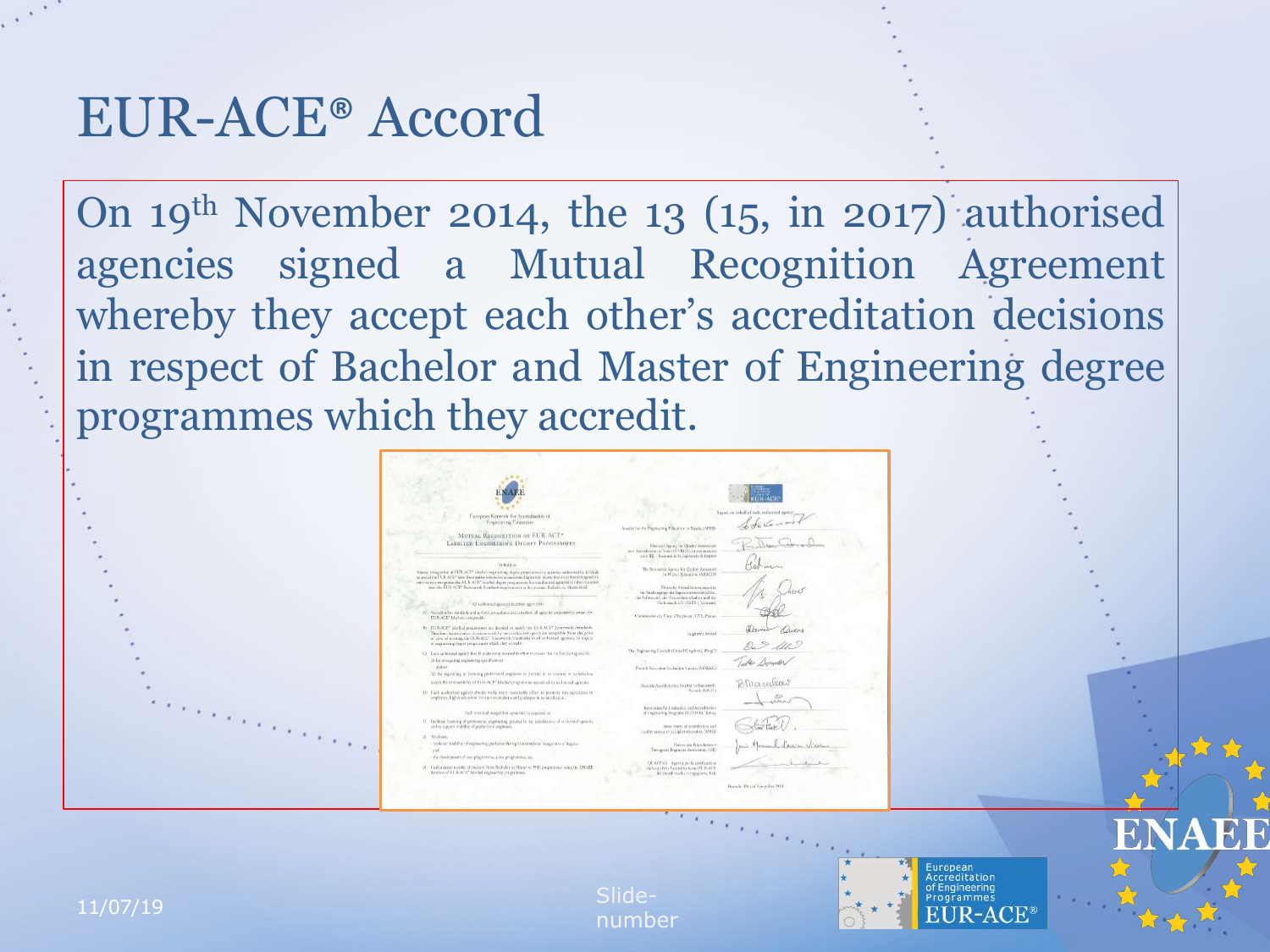## Certificate for immigration authorities

### Often a lack of understanding of the graduate attributes

### Particularly outside Europe